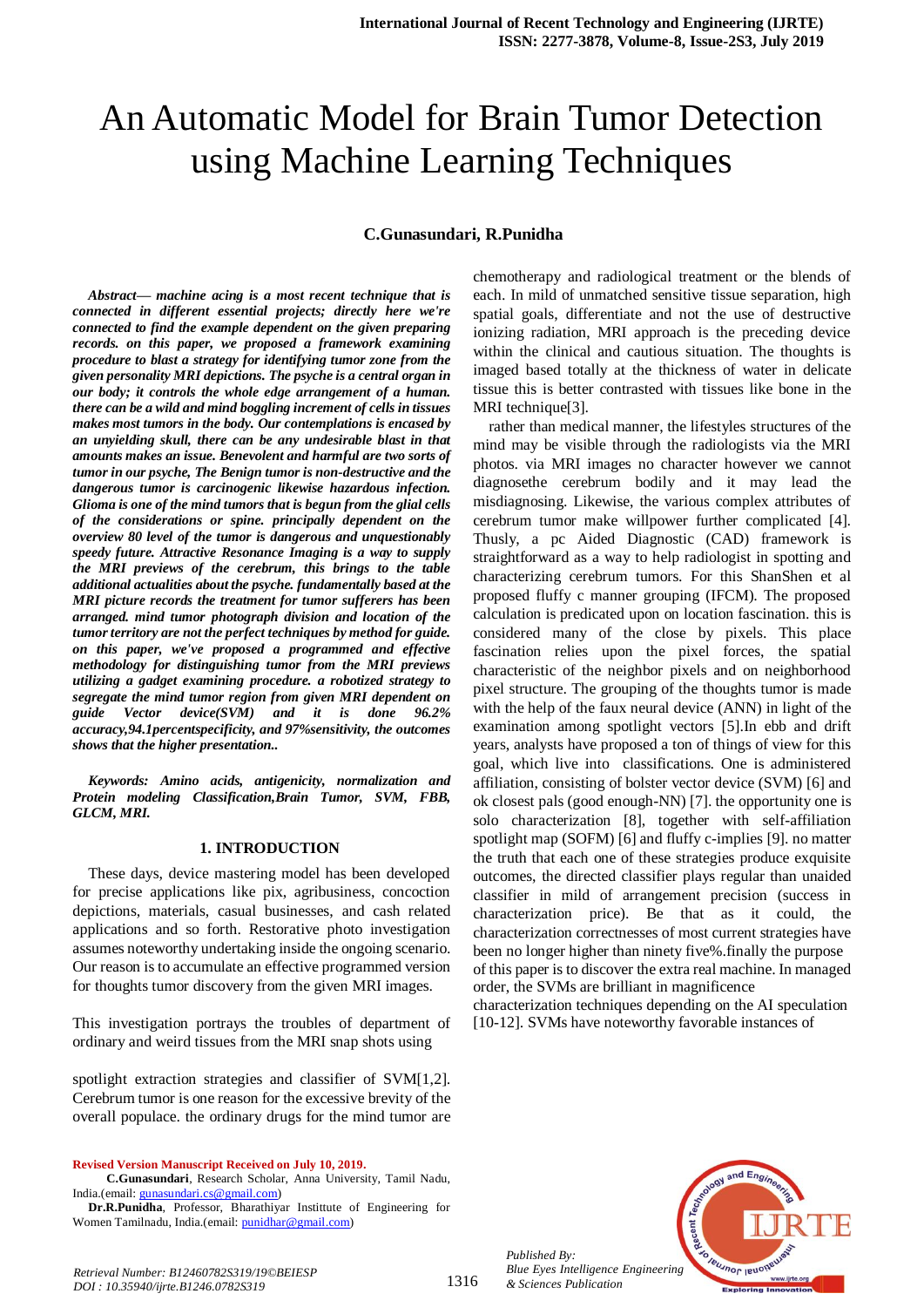excessive exactness, great numerical tractability, and direct geometric understanding contrasted with certainly one of a type strategies like counterfeit neural gadget, preference tree, and Bayesian tool. similarly, it want no longer hassle with an large huge kind of making prepared tests to hold a strategic distance from over turning into [13]. every other technique is supplied right here via becoming a member of the SVM and ANN for tumor association. Cerebrum MRI snap shots with everyday and irregular physical games are earlier than the whole thing upgraded thru some channel and preprocessing steps. along the ones traces, for the identity and arrangement of the cerebrum tumor the joined division paperwork to be unique temper primarily based k implies and changed Fuzzy C-implies (TKFCM) grouping calculation [14] is attached.

on this paper, a programmed technique is proposed the usage of AI machine and applied as a classifier to perceive and seclude tumor from ordinary thoughts MRI pics with SVM. Portioned snap shots are superior utilising improve structures, for example, differentiate improvement and mid-bypass expand. The test outcomes are carried out ninety six.2% exactness, ninety four.1% particularity, and 90 seven% affectability. it is showing the viability of the proposed technique for distinguishing commonplace and abnormal tissues from cerebrum MR photos.

#### **II.METHODOLOGY**

This part consists of the overall methodology and steps followed for detecting from the given Brain MRI.



**Fig.1 Proposed model block diagram**

## *A.Image Data Collection*

The initial step for figuring out tumor from the thoughts MRI is the gathering pictures. The snap shots had been taken from the internet open property. The vault of MRI photos consists of ordinary and tumor induced pix like terrible outstanding glioma and high-grade gliomas[13]-[15]. For the grouping of tumor detection50 MRI images had been took.

## *B. Photograph Pre-Dealing With*

the following degree for characterizing tumor is preprocessing the snap shots which might be recovered from the open save of net assets. Preprocessing step, it's beneficial for upgrading the parameters beautify the visible look of MR snap shots. The technique signal to commotion proportion improves the lucidity of the crude photograph.getting rid of the unessential clamor out of sight of the image and undesired elements. Smoothening is the method used to clean the locale's inner issue and guard image edges.The proposed approach for this paper is anisotropic diffusion[24] is a way for diminishing commotion without evacuating vital substance like edges, traces, and so forth to be acquainted with investigating the picture. Anisotropic dispersion appearance loves the manner that makes a scale space, in which a image produces a parameterized group of progressively an ever developing amount of obscured pix dependent on a dissemination approach. each one of the subsequent images on this circle of relatives is given as a convolution among the photo and a second isotropic Gaussian channel, in which the width of the channel increments with the parameter. This dissemination procedure is a immediately and area-invariant exchange of the first image.

#### *C.Cranium Stripping*

cranium stripping[25]is a approach used to expel non-cerebrum tissues, for example, the scalp, fats, eyes, neck, and so on from thegiven input MR images. This strategy is useful to improve the speed and exactness of recuperation picture identity and prediction.The proposed method is twofold thresholding department method to change over our information picture into a parallel form of the photo which does not contain the unwanted tissues subtleties are not on hand. in this twofold thresholding method, better and reduce edges have been considered due to the fact the preliminary step is disintegration for evacuating the cranium divide for that we are accepting 3 because the span for expelling undesirable components. next, district filling calculation for filling the openings in the MR pictures. At lengthy final, the associated foundation pixels are modified to frontal area pixels with the goal that the gaps in cerebrum MR images were evacuated.

The disintegration of a paired photo f through an organizing aspect s (alluded to af s) produces a few different parallel picture.g = f s with those the least bit regions  $(x, y)$  in which the organizing element s suits the records photo f, as an instance  $g(x, y) = 1$  suits f and 0 normally, rehashing for all pixel arranges (x, y).

The increase of a picture f with the aid of an organizing element s (alluded to as fs) makes another twofold imageg  $=$  f s with those at all areas (x, y) of the inception of an organizing aspect in which that organizing aspect s hits the records picture f, for example  $g(x, y)=1$  if s hits f and 0 typically, rehashing for all pixel organizes (x, y). expansion has the opposite impact to disintegration - it consists of a layer of pixels to every the internal and out of doors limits of areas.

#### *D.Characteristic Extraction*

*Published By:*

*& Sciences Publication* 

GLCM framework mirrors the association in the area among the pixels. thru constructing grey diploma

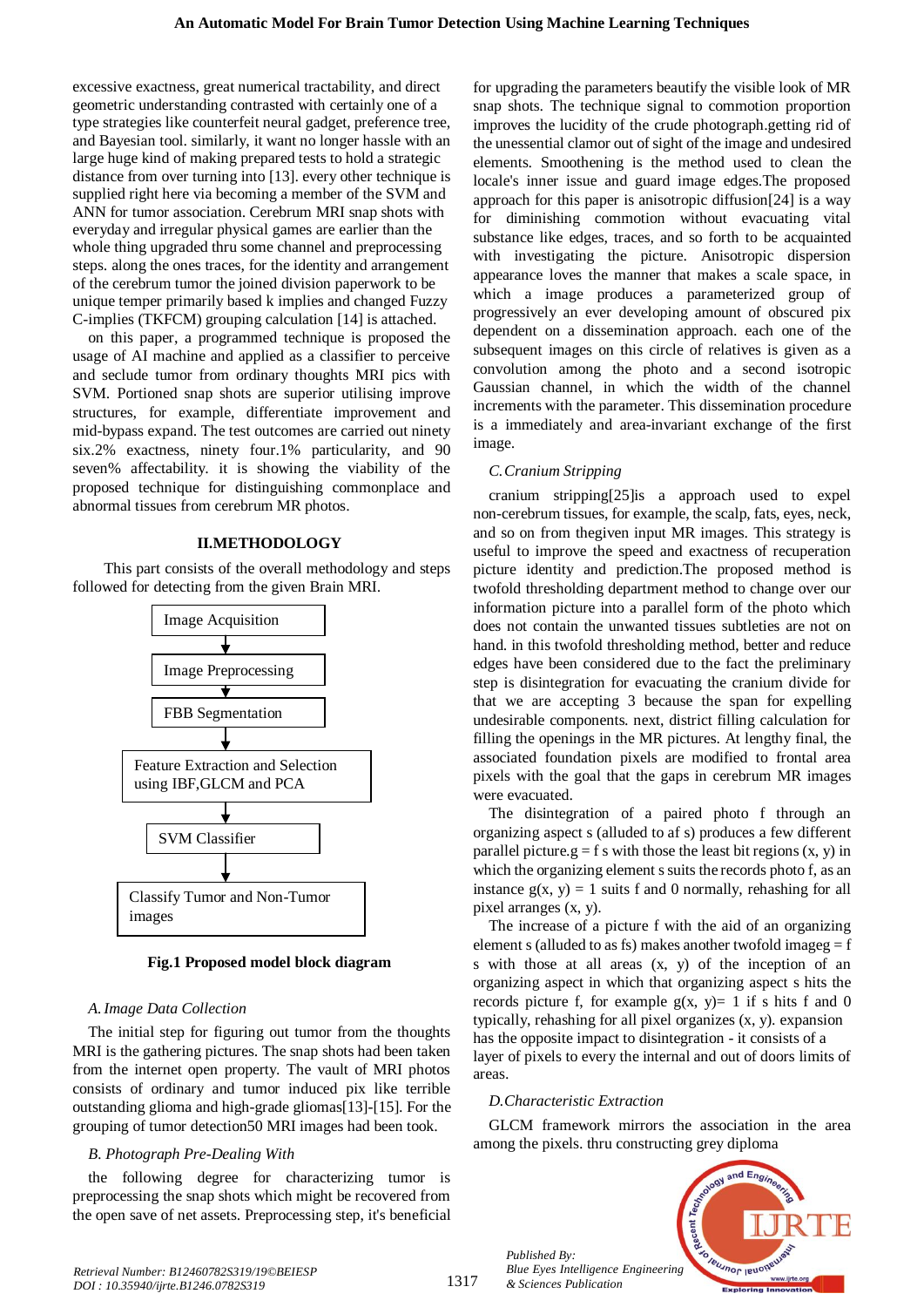Co-occasion Matrix, it indicates the connections among pixels in the district. The GLCM depends on a surmising of the second-request common confined danger d, θ)for a variety=  $0$ , 45, ninety, 135 $\degree$ , and so on., and never like separations,  $d= 1, 2$ , three, four, and 5. The p(i, j, d) encompass is the probability of getting a darkish degree I and j for 2 pixels, which can be placed with an intersample increase d and a course θ.

As some distance as variety d and mind-set $\theta$ , the spatial association is depicted. The pair of pixels at separation d ought to have a similar dark qualities if the floor is coarse and separation d is little. but, the couple of pixels at separation d want to often be very brilliant for a high-quality surface, so the motivation in the GLCM need to be extended moderateand even[22].

force primarily based absolutely trends (IBF) acquired 5 attributes to be precise mean, state-of-the-art deviation, coarseness, skewness, and kurtosis. The underlying and divided image separates the mixture of 10 functions. The classifier likewise uses the location of the extricated tumor and shakers coefficient similitude record to institution the forms of tumors. thru the evaluation, it is found that the classifier's presentation parameters, as an example, precision, explicitness, and affectability are advanced with the aid of considering the tumor locale and bones coefficient as a superb element of the highlights.

The features are calculated based on these formulas

Energy= $\sum_{i,j=0}^{N-1} (P_{ij})^2$ Entropy= $\sum_{i,j=0}^{N-1} -ln(P_{ij})$ Contrast= $\sum_{i,j=0}^{N-1} P_{ij}$   $(i-j)^2$ Correlation= $\sum_{i,j}^{N}$ ( σ Homogeneity= $\sum_{i=0}^{N-1} \frac{P}{1+(i-1)}$  $_{i,j=0}^{N-1} \frac{r_{ij}}{1+(i-j)^2}$ Mean $(\mu_i)=\sum_{i,j=0}^{N-1} iP_{ij}$  Mean $(\mu_j)=\sum_{i,j=0}^{N}$ Variance( $\sigma_i^2$ )= $\sum_{i,j=0}^{N-1} P_{ij}$   $(i - \mu)^2$ Variance( $\sigma_j^2$ )= $\sum_{i,j=0}^{N-1} P_{ij}$   $(j - \mu)^2$ Standard Deviation( $\sigma_i^2$ )= $\sqrt[2]{}$ Standard Deviation  $(\sigma_j^2) = \sqrt[2]{}$ Dissimilarity= $\sum_{i,j=0}^{N-1} P_{ij}$  |

The capacities separated from the GLCM, SFTA, and IBF approach are genuinely to be advanced the use of highlight decision to allow the classifier to order tumor type utilizing best pertinent abilities. The greatest fundamental thing assessment (PCA) is utilized best to select out pertinent capacities that licenses you to streamline the classifier's estimation unpredictability. In the event that trademark determination isn't completed, scientific calculations on the classifier might be improved, as a way to diminish the classifier's intricacy, applicable abilities should be extricated ahead of time than the classifier strategies them.The objective of the PCA is depicted as pursues: 1. get rid of shutting propensities to characterize best appropriate attributes from the monstrous arrangement of trademark vector. 2. contingent upon the hugeness to find new abilities. three. to concentrate on contrasts in practically identical attributes and to convey best incredible styles dependent on the best change. 4.Optimize the capacities picked.

## *E.Photograph Segmentation*

picture division is a pivotal advance for musings tumor discovery model, it isolates the arrangement of pixels into an a set principally dependent on homogeneous houses including profundity, power, tinge or surface.

The yield of the image division step is to name to see the homogeneous area or an immovable of shapes to give a clarification for the limits of the district. inside the division step yield is to isolate the photo components dependent on the tissue types which comprise of white be counted(WM),grey depend assortment

(GM), and cerebrospinal fluid(CSF).The outcomes of the division step is additionally utilized for perusing anatomical structures, find the neurotic zones, treatment of careful arranging and for imagining. there are different division methodologies are accessible, they are thresholding based absolutely, area developing, water sheds and lines based absolutely strategies. During the ones contemporary systems issues had been amended through the proposed methodology. at the preprocessing degree, to separate the insights in regards to tumor from the info MRI photo then additional bits of skull certainties had been killed, after that the utilization of anisotropic dissemination channel is connected to discard clamor. to utilize quick Bounding field set of rules(FBB)[20] into that photo and it recovers the tumor spot jumped using the bouncing box and the vital part in that case example factors for preparing of SVM classifier.

quick jumping field[20 ] works in steps.To get pivot parallel square shapes, the idea set of second MR cuts is at first managed by and by. at last, all bouncing pressing holders are gathe red to comprehend the tumor or edema that is essentially located.those stages are portrayed inside the subdivisions underneath. Presently in this zone supply the major statute ahead of time of FBB: an adjustment revelation code, wherever a district of exchange (D) is watched playing out an investigate photograph (Im), when connected through a reference picture (Rm).In FBB, the symmetry arrangement is later overseen by means of a pivotal MR stage, the left (or right) halfway guides with the guide of the photo investigate, and the best possible (or left) 1/2 of conveyances with the asset of the photograph reference R..right here, the spot of progress D stays confined close to a hub parallel square shape that is basically proposed to find irregularities.This method keeps up never again like more often than not arranged item discovering methodologies in that we secure this change as a region based unquestionably broad transformation that is altered as most systems that see the trade as an area pixel-to-pixel deviation.At this certificate, tumor is spoken to as the locale of progress inside the check photo and all intracranial tissue increments separated from tumor are spoken to because of the reality the region of no exchange. We utilize a simple rating highlight that could surely understood the other area D with two right unmarried fast appraisals by the upstanding picture track and the extra nearby the level music.The rectangle region is defined as

 $D=[L_X, L_y] \times [L_y, U_y]$ 

*Published By:*

*& Sciences Publication* 

D denotes tumor comprising region. T(I) is the top



*Retrieval Number: B12460782S319/19©BEIESP DOI : 10.35940/ijrte.B1246.0782S319*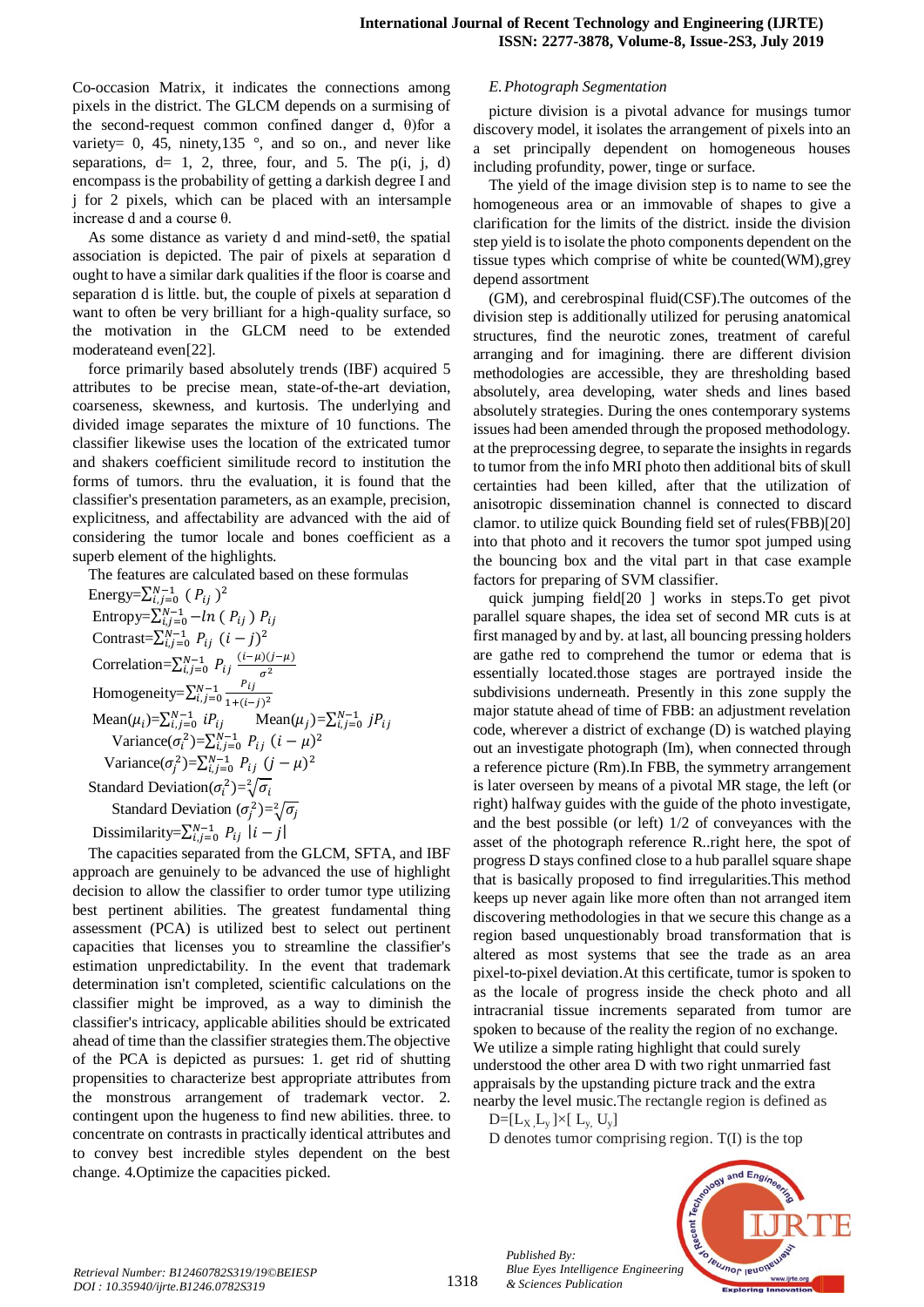sub-rectangle and B(I)is the bottom sub-rectangle of the image. I is the midpoint of the image. Score function used to discover the values of Ly and Uy in a vertical sweep.

 $E(I)=BC(P_I^{T(I)}, P_R^{T(I)}) - BC(P_I^{B(I)}, P_R^{B(I)})$ Where  $P_I^{T(I)}$  denotes normalized intensity histogram of the region T(I) in the test image.  $P_R^{T(I)}$ ,  $P_I^{B(I)}$ ,  $P_R^{B(I)}$  are defined accordingly.E(I) is the score function.

Bhattarcharya coefficient is defined as

#### $BC(a,b)=\sum \sqrt{a(i)b(i)}\in [0,1]$

Where a(i) and b(i) are the two normalized histograms.Detected tumor part is segmented using active contour model[21].





**SVM Classifier** 



**Segmented Tumor** 

**Fig.2 Segmented area from the input MRI image**

#### *F. Edge Detection*

to distinguish the limit of the photo pixels inside the picture, it offers the element attributes of the photograph for department. that is also can undergo in thoughts as a vector incorporates length of the inclination and heading of an side. The extraction of highlights desires to diminish the quantity of records in a photo and the essential auxiliary attributes were applied to manner the the rest of the photo. on this proposed technique channel the district of hobby(ROI) likewise understand the contaminated encompassed walls in the mind photograph. This technique improves and improvements the managing time because the problem making ready calculation going to apply for distinguished areas, not into the complete image outline. on this aspect area step first, comply with the vector subtraction calculation next ROI is distinguished via manner of locating the comparative neighboring factors within the resultant bits in the resultant photo from the vector subtraction[21].

## *G.Category*

The real ability of the affiliation step is to combination the comparative highlights of statistics thoughts MRI photo pixels depending on the recovered authentic highlights in the issue extraction venture of the photo. In AI there are forms of grouping, one is managed characterization another is solo affiliation. Regulated association procedures to prepare with the aid of the highlights of getting prepared data, in view of those organized highlights the check statistics has been predicted and study the version. Be that as it can, in unaided

gaining knowledge of method, the model has not been required making equipped set depending at the highlights the example has been expected. There are some commands of Supervised arrangement, they may be recorded right here

• artificial/coherent methods: selection timber

• Perceptron based totally strategies: single layered perceptron, Multilayered PerceptronRadial foundation potential structures.

- Statistical systems: Naive Bayes, Bayesian structures,
- okay-Nearest neighbor classifiers.
- assist Vector Machines.

on this paper, we've proposed the directed characterization machine is aid Vector device to installation the MRI picture pixels are regular or anomalous.

#### *H. Bolster Vector device*

SVM is an effective grouping calculation, it is applied for awesome undertakings, as an example, sincere and direct affiliation assignments, however it more and more complicated of nonlinear characterization issues are understood. In SVM hyperplane to isolate the precise elegance limits of statistics focuses, that is the key hobby of SVM grouping. In direct and nonlinear times treated all troubles of detachable and no fantastic with the aid of SVM. The proposed grouping hassle is to isolate the tumor and ordinary image from the given MRI image so SVM hyperplane to isolate the standard and uncommon cerebrum photographs relying on the given information and skills.SVM begins an order before everything with the aid of discriminative highlights at that component embody much less discriminative highlights



# **Fig.3 SVM classifier**

GLCM and IBF strategies were removed the ideal highlights, include choice done by PCA strategy and it is given the contribution of SVM[22] classifier. Contrast and ordinary classifier SVM deals with the enormous element spaces and better speculation properties. Bigger capabilities were given as the contribution of SVM classifier so auxiliary misclassification hazard has been decreased at the season of preparing stage. Here we are utilized double arrangement in light of the fact that the picture was grouped dependent on two classes they are ordinary and unusual pixels. We are proposed SVM classifier piece capacity is spiral premise function(RBF)kernel. From the arrangement of N tests, the

*Published By: Blue Eyes Intelligence Engineering & Sciences Publication* 



*Retrieval Number: B12460782S319/19©BEIESP DOI : 10.35940/ijrte.B1246.0782S319*

.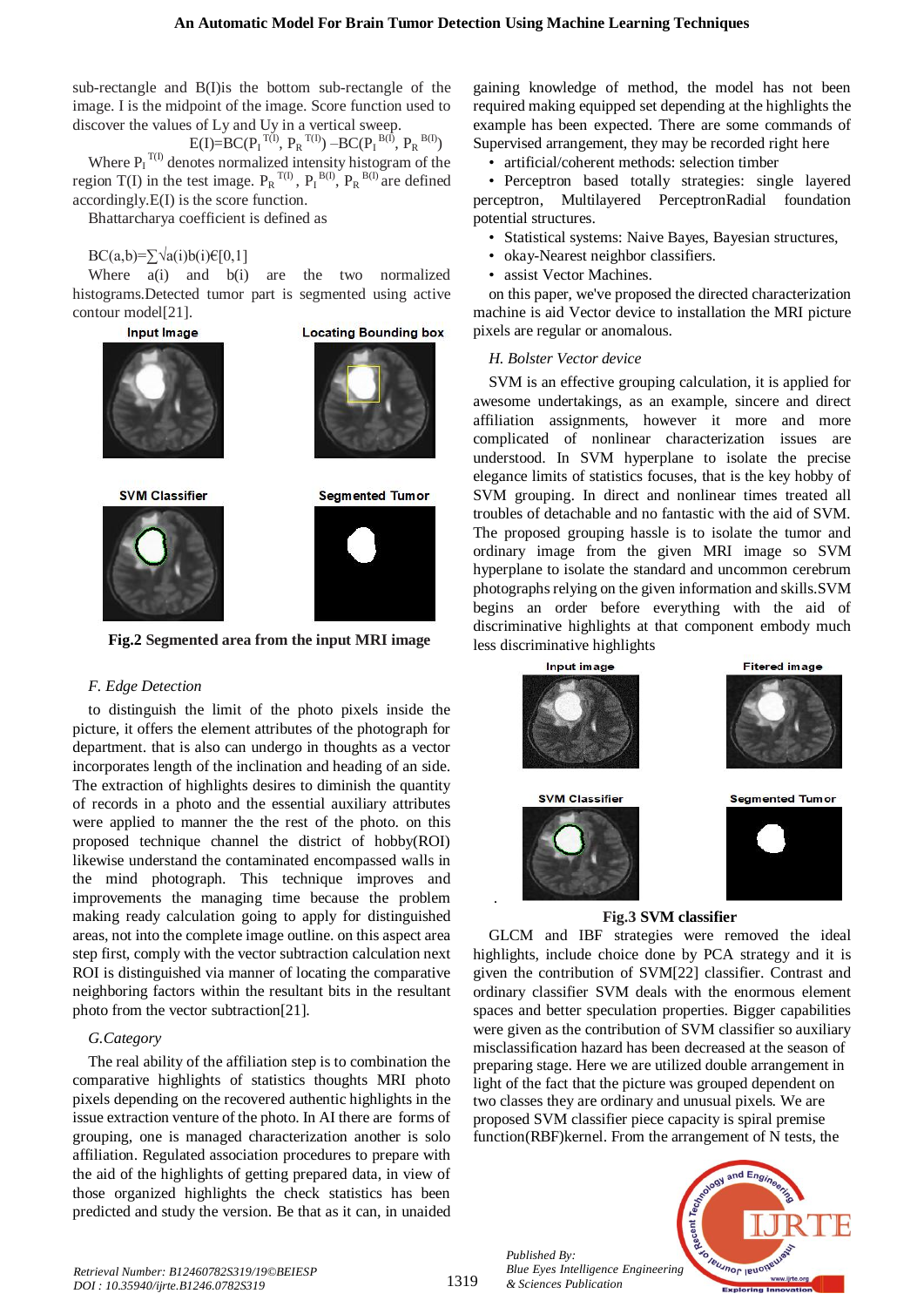some of them as preparing and remaining are trying. To improve the exactness of the model, same strategies were rehashed until showing signs of improvement precision.

#### **III.RESULTS AND DISCUSSION**

The database consists of brain MRI images, an automatic model for detecting tumor to test the various patient image features has been extracted, analyzed and classified whether it has affected or not. The system has been implemented in MATLAB R2017a and SVM as the classifier.

The model result has been evaluated based on the following parameters sensitivity, specificity, and accuracy.

**Patient:** Tumor positive

**Healthy:** Tumor negative

**True positive**  $(TP) = No$  **of cases identified Tumor** correctly

**False positive**  $(\mathbf{FP})$  **= No of cases wrongly identified of** tumor patients

**True negative (TN)** =No of cases identify the healthy images correctly

**False negative**  $(FN) = No$  **number of cases incorrectly** identified as normal

The sensitivity of a model is its capability to find out the patient cases correctly. To calculate it, we should calculate the fraction of TP in patient cases. Mathematically, this can be represented as:

Sensitivity= $\frac{T}{TP+}$ 

The specificity of a model is its capability to find the normal cases correctly. To calculate it, we should calculate the fraction of true negative in normal cases. Mathematically, this can be represented as:

Specificity= $\frac{1}{T}$ 

The accuracy of a model is its ability to categorize the tumor and normal cases correctly. To calculate the accuracy of a test, we should calculate the proportion of true positive and true negative in all evaluated cases. Mathematically, this can be represented as:<br> $TP+TN$ 

Accuracy= $\frac{T}{TP+T}$ 

After running the model our system achieved,

| S.No. | Accuracy | Sensitivity | Specificity |
|-------|----------|-------------|-------------|
|       | 96.2%,   | 97%.        | 94.1%.      |

## **IV. CONCLUSION**

We had built up a version for programmed discovery tumor from the human MRI pictures using AI technique. This model characterizes and segregates amongst everyday and unusual MRIs of the cerebrum utilizing SVM classifier. From the pre-prepared pictures, highlights had been separated using GLCM,IBF and highlights are chosen thru the approach for PCA.FBB department strategy and SVM classifier used to symbolize and element the tumor from the info MRI pictures.The approach were given 96.51% grouping precision on the cerebrum MRI image datasets. in addition studies is probably advanced by means of augmenting the exploratory sufferers to attain at an increasingly more actual, extra grounded measurable centrality end result.

# **REFERENCES**

- 1. L. Guo, L. Zhao, Y. Wu, Y. Li, G. Xu, and Q. Yan, "Tumor identification in MR snap shots utilising one-magnificence resistant difficulty weighted SVMs," IEEE Transactions on Magnetics, vol. forty seven, no. 10, pp. 3849–3852, 2011. View at writer • View at Google pupil • View at Scopus.
- 2. R. Kumari, "SVM order a way on identifying irregularity in mind MRI images," global mag of Engineering research and applications, vol. three, pp. 1686–1690, 2013. View at Google student.
- 3. R. Rana, H. S. Bhadauria, and A. Singh, "research of different strategies for cerebrum tumor branch from MRI photos", global journal of growing generation and advanced Engineering, vol. three, no. 2, pp.338-342, 2013.
- 4. J. Joshi, et. al., "highlight Extraction and Texture category in MRI" In unique trouble of IJCCT, pp. 130-136, 2010.
- 5. Shan Shen, William Sandham , 2005 , " MRI Fuzzy Segmentation of thoughts Tissue using community attraction With Neural-community Optimization ", IEEE exchanges on statistics innovation in biomedicine volume 9,difficulty no.3,pp. 459 - 467.
- 6. Chaplot, S., L. M. Patnaik, and N. R. Jagannathan, "Order of appealing reverberation cerebrum images using wavelets as contribution to assist vector system and neural tool," Biomedical signal Processing and manipulate, Vol. 1, No. 1, 86–92, 2006.
- 7. Cocosco, C. An., A. P. Zijdenbos, and A. C. Evans, "a totally programmed and strong cerebrum MRI tissue characterization technique," medical photograph evaluation, Vol. 7, No. 4, 513–527, 2003.
- 8. Zhang, Y. moreover, L. Wu, "masses enhancement of neural system thru progressed BCO method," improvement In Electromagnetics studies, Vol. eighty three, 185–198, 2008.
- 9. Yeh, J.- Y. what is greater, J. C. Fu, "A severa leveled hereditary calculation for branch of multi-ghostly human-thoughts MRI," expert systems with programs, Vol. 34, No. 2, 1285–1295, 2008.
- 10. Patil, N. S., et al., "Relapse models using instance are looking for helped least square help vector machines," Chemical Engineering studies and layout, Vol. eighty three, No. eight, 1030–1037, 2005.
- 11. Wang, F.- F. what's greater, Y.- R. Zhang, "The assist vector device for dielectric target popularity thru a divider," progress In Electromagnetics research Letters, Vol. 23, 119–128, 2011.
- 12. Xu, Y., Y. Guo, L. Xia, and Y. Wu, "A assist vector relapse primarily based completely nonlinear demonstrating technique for Sic mesfet," development In Electromagnetics studies Letters, Vol. 2, 103–114, 2008.
- 13. Li, D., W. Yang, and S. Wang, "Order of far flung strands in cotton constructing up the use of system imaginative and prescient and multi-elegance bolster vector system," computers and Electronics in Agriculture, Vol. 4, No. 2, 274–279, 2010.
- 14. R. Ahmmed and M. F. Hossain, "Tumor degrees identification in thoughts MRI photograph utilizing Temperbased good enough-implies and Fuzzy C-implies Clustering set of policies", intending of eleventh global Engineering, technology and generation convention, pp. 1-10, 18 – 19 December, 2015, BIAM foundation, Dhaka.
- 15. O.P. Verma, M. Hammandlu, S. Susan, M. Kulkami and

*Published By:*

*& Sciences Publication* 



*Retrieval Number: B12460782S319/19©BEIESP DOI : 10.35940/ijrte.B1246.0782S319*

1320